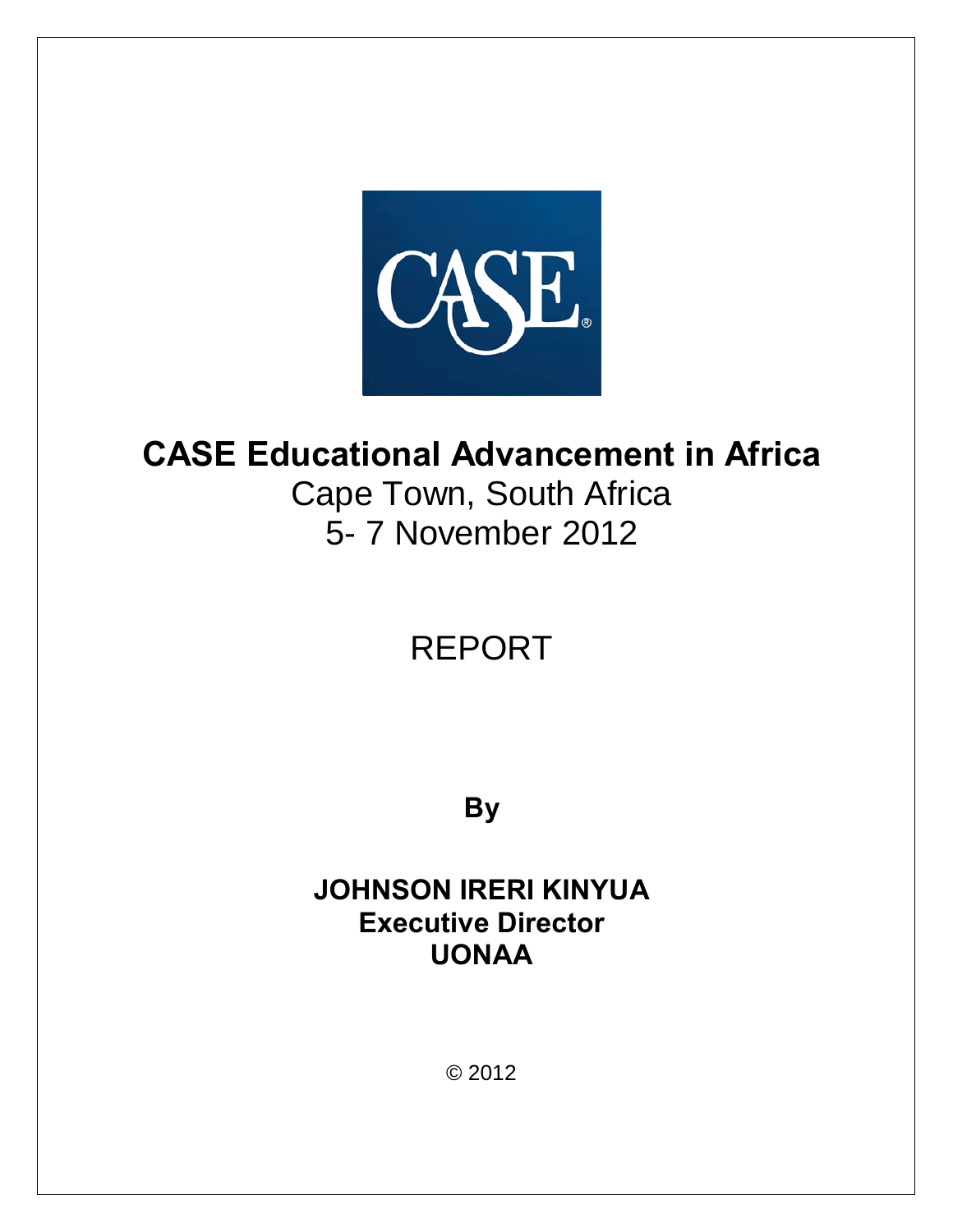#### **1.0 INTRODUCTION**

The University of Nairobi Alumni Association (UONAA) is a corporate member of Council for Advancement and Support of Education (CASE), registered in 2008 number 122949. CASE is a membership association that serves the fundraising, alumni relations, communication and marketing professionals who work in educational institutions. The UONAA has been a member of CASE for the last four years and has benefited immensely from the CASE trainings and materials. As part of this continuing partnership between CASE and the University of Nairobi Alumni Association, CASE announced the new capacity building programme for African Universities for Advancement Officers with support from Carnegie Corporation. The capacity building programme is designed for university leaders, deans and heads of academic departments, advancement leaders and advancement practitioners, particularly those working in the fields of fundraising and alumni relations. The programme is executed in two ways; 1) CASE Educational Advancement Conferences in Africa and, 2) CASE Online advancement training for African Universities.

#### **2.0 CASE EDUCATIONAL ADVANCEMENT CONFERENCE IN AFRICA 2012**

The CASE invited UON Alumni Association officials for the CASE Educational Conference held from  $5<sup>th</sup>$ . 7th November 2012 in Cape Town, South Africa. The theme of the conference was *"Fundamentals & Innovations in Alumni Relations and Fundraising".* The CASE had allocated three (3) slots for the University of Nairobi Alumni Association to attend the training where tuition fee was paid up by Carnegie Corporation, however, travels and accommodation costs were to be catered by the sponsored participants. The Association nominated the following three (3) officials to attend the conference: Dr. B.M. Gikonyo (Deputy Vice-Chairman, UON Council & Chairperson, UONAA); Mr. B.M. Waweru (Academic Registrar, UON & Secretary, UONAA); and Mr. J.I. Kinyua (Executive Director, UONAA). The other two participants from Kenya were from Moi University, Andrew Maoga (Chairman, Alumni Association) and Elizabeth Cheptoo (Alumni Officer).

| $\overline{\boldsymbol{t}}$ | <b>Country</b>  | No. of              |                          |
|-----------------------------|-----------------|---------------------|--------------------------|
|                             |                 | <b>Participants</b> | <b>LAGOON BEACH</b>      |
|                             | Angola          |                     | hatel   conference   spa |
| 2.                          | <b>Botswana</b> | 2                   |                          |
| $\overline{3}$ .            | Canada          |                     | <b>WWW</b>               |
| 4.                          | Gambia          |                     |                          |
| $\overline{5}$ .            | Ghana           |                     |                          |
| 6.                          | Kenya           | 5                   |                          |
| $\overline{7}$ .            | Nigeria         | 22                  |                          |
| 8.                          | South Africa    | 40                  |                          |
| 9.                          | Tanzania        |                     |                          |
| 10.                         | Uganda          |                     |                          |
| 11.                         | UK              | 4                   |                          |
| 12.                         | <b>USA</b>      | 5                   |                          |
|                             | <b>TOTAL</b>    | 84                  |                          |

The participants attended the 3-day CASE Educational Conference that was held at Lagoon Beach Hotel in Cape Town, South Africa from  $5<sup>th</sup>$ .  $7<sup>th</sup>$  November 2012. The participants were drawn from 12 countries across Africa, Europe, Canada and America as stipulated in the table above. The rich diversity of participants provided a good platform for learning and sharing experiences, from well established institutions like such of USA, UK and Canada to the developing such as Nigeria and to the beginners such as Kenya, Uganda and Tanzania.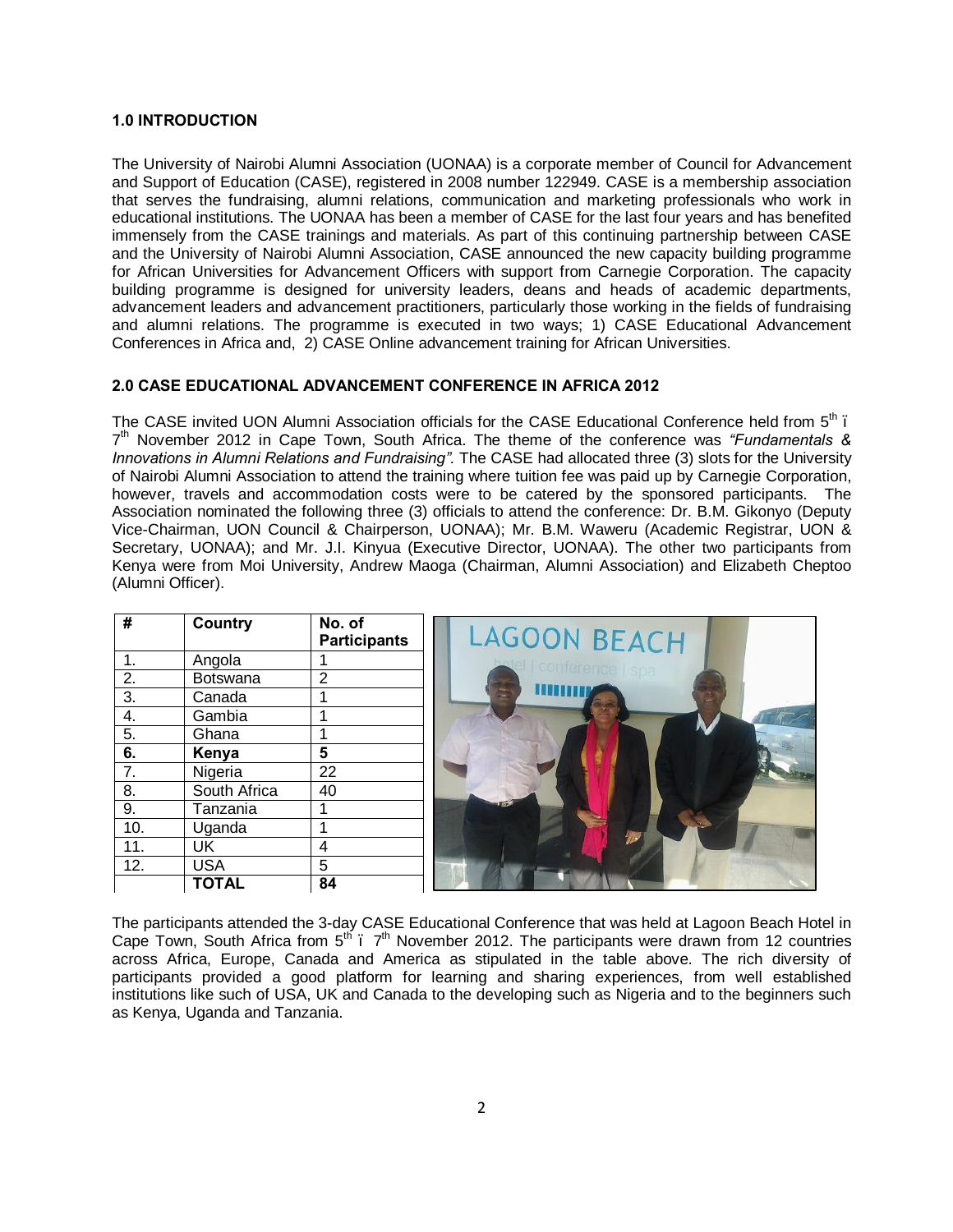### **CASE EDUCATIONAL ADVANCEMENT CONFERENCE AFRICA HIGHLIGHTS**

The training programme focused on % undamentals and Innovations+in fundraisings, alumni relations, communications and marketing (Advancement)

| Dr Max Price, Vice Chancellor,<br><b>University of Cape Town</b> |                                                                             | <b>Welcome and Opening Remarks</b><br>The welcome remarks was done by Kate Hunter,<br>Executive Director, CASE Europe and introductory<br>remarks by Dr Max Price, Vice Chancellor,<br>University of Cape Town (host of the CASE<br>Conference) respectively who gave a powerful<br>introduction of the changing face of higher education<br>in Africa. He said the increase in enrollment has<br>resulted to the pressure in finances. Another feature<br>is the rate of economic growth which is creating new<br>wealth and the result is massification of higher<br>education in Africa as a key driver to social and<br>economic development thus putting pressure on the<br>available resources and leaving little time for<br>innovation. There is also the new scramble for Africa<br>by China among others because of the new<br>discoveries of oil, reduced conflict and military action<br>and hence there is high hope and optimism for<br>Africa. | Kate Hunter.<br><b>Executive Director,</b><br><b>CASE Europe</b> |  |
|------------------------------------------------------------------|-----------------------------------------------------------------------------|---------------------------------------------------------------------------------------------------------------------------------------------------------------------------------------------------------------------------------------------------------------------------------------------------------------------------------------------------------------------------------------------------------------------------------------------------------------------------------------------------------------------------------------------------------------------------------------------------------------------------------------------------------------------------------------------------------------------------------------------------------------------------------------------------------------------------------------------------------------------------------------------------------------------------------------------------------------|------------------------------------------------------------------|--|
| 1.                                                               |                                                                             | <b>Advancement in Africa: A Leadership Perspective</b>                                                                                                                                                                                                                                                                                                                                                                                                                                                                                                                                                                                                                                                                                                                                                                                                                                                                                                        |                                                                  |  |
|                                                                  |                                                                             | Prof Cheryl de la Rey, Vice Chancellor, University of Pretoria reiterated<br>what Dr. Price said by affirming the changing landscape of higher<br>education in Africa. She noted that there is decline in Government funding<br>in many African countries and hence reliance on students fees as source<br>of income which is not sustainable hence the need to diversity the sources<br>of funding for infrastructure development, human and organisational<br>capacity. She said the Critical Success Factors in Advancement are:                                                                                                                                                                                                                                                                                                                                                                                                                           |                                                                  |  |
|                                                                  | Prof Cheryl de la Rey,<br>Vice Chancellor,<br><b>University of Pretoria</b> | <b>Advancement Structure</b><br><b>Development Programmes</b><br>Leadership Involvement<br>Effective Strategies especially in alumni relations<br>$\blacksquare$                                                                                                                                                                                                                                                                                                                                                                                                                                                                                                                                                                                                                                                                                                                                                                                              |                                                                  |  |
|                                                                  |                                                                             | She also noted with concern the challenges of advancement in Africa.<br>dependency on government funding and aid; little experience in strategy<br>formulation, proposal writing and other procedures; level of competency of<br>the staff working in advancement office; and changing the mindset. She<br>however recommended the internationalization of African Higher<br>Education and adopt cooperation not competition through differentiation.                                                                                                                                                                                                                                                                                                                                                                                                                                                                                                         |                                                                  |  |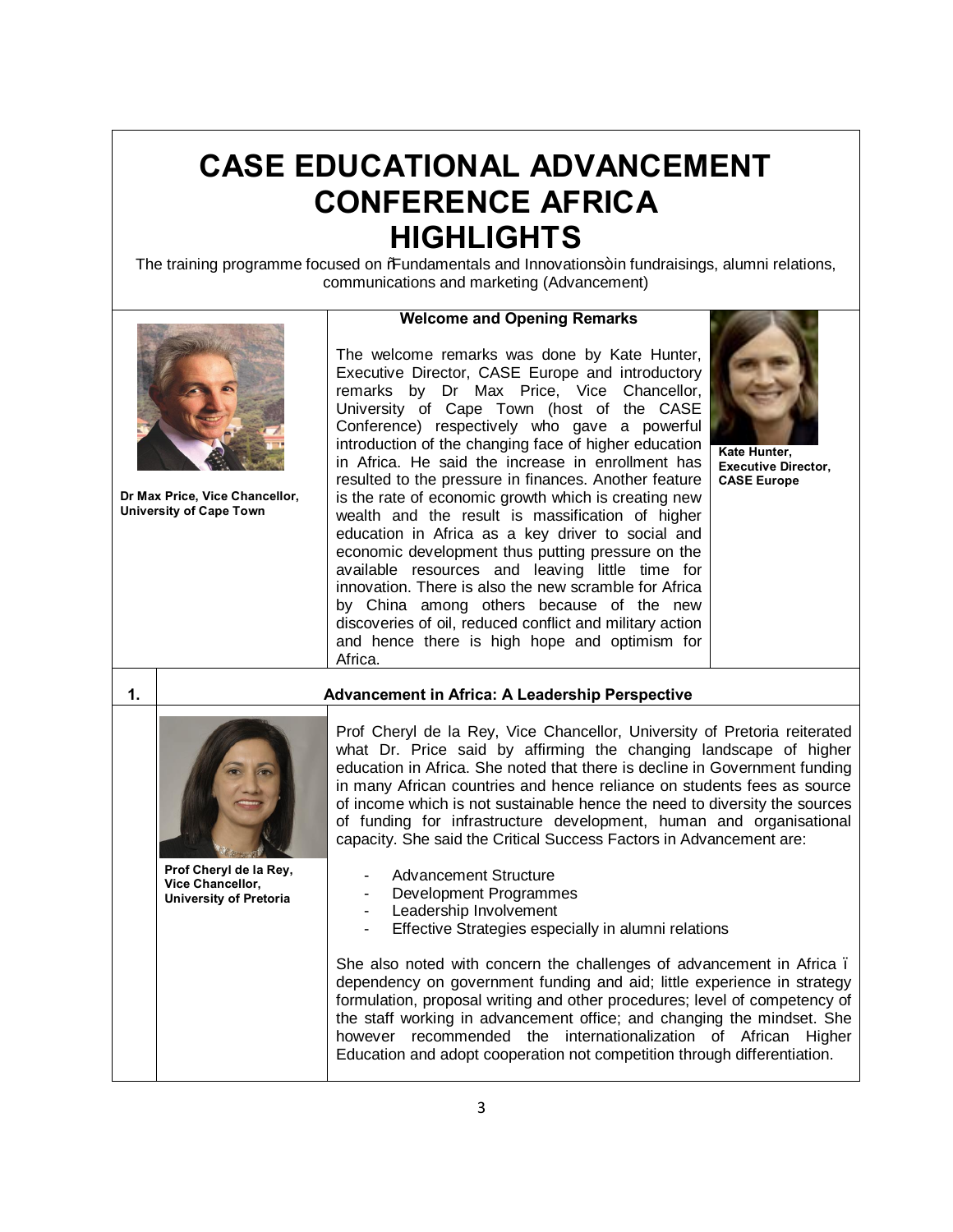| 2. | I'm a One Man Band Fundraising Office - Where Do I Start?                                                                                                                                                                                                                                                                                                                                                                                                                                                                                                                                                                                                                                                                                                                                                                                                                                                                                                                                                                                                                                                                                                                                                                           |                                                                                                                                                                                                                                                                                                                                                                                                                                                                                                                                                                                                                                                                            |  |
|----|-------------------------------------------------------------------------------------------------------------------------------------------------------------------------------------------------------------------------------------------------------------------------------------------------------------------------------------------------------------------------------------------------------------------------------------------------------------------------------------------------------------------------------------------------------------------------------------------------------------------------------------------------------------------------------------------------------------------------------------------------------------------------------------------------------------------------------------------------------------------------------------------------------------------------------------------------------------------------------------------------------------------------------------------------------------------------------------------------------------------------------------------------------------------------------------------------------------------------------------|----------------------------------------------------------------------------------------------------------------------------------------------------------------------------------------------------------------------------------------------------------------------------------------------------------------------------------------------------------------------------------------------------------------------------------------------------------------------------------------------------------------------------------------------------------------------------------------------------------------------------------------------------------------------------|--|
|    | Prof. Victor Dugga, Dean, Faculty of Arts, Federal University Lafia, Nigeria<br>and former Executive Director of Advancement Office at University of Jos<br>gave a personal story of how he started the Advancement Office at University<br>of Jos as a one man band at University of Jos and today the University is a<br>reference point in terms of Advancement in Nigeria and it was through<br>partnerships with relevant donors, corporates such as Carnegie Foundation,<br>CASE and Inyatelo among others for capacity building. This is what he had<br>to say, "The University of Jos was the first University in Nigeria to engage<br>Inyathelo (South African Institute of Advancement). Our decision to get<br>Prof. Victor Dugga,<br>professional tutelage has continued to pay off, putting us ahead of other<br>Dean, Faculty of Arts,<br>Universities. We are the reference point in Nigeria and Sub-Saharan Africa<br><b>Federal University</b><br>that Advancement is a workable concept. No doubt the confidence we have<br>Lafia, Nigeria<br>and success we have recorded in alumni relations, marketing and fundraising<br>must be credited in part to the stable foundation provided by CASE and<br>Inyathelo" |                                                                                                                                                                                                                                                                                                                                                                                                                                                                                                                                                                                                                                                                            |  |
| 3. |                                                                                                                                                                                                                                                                                                                                                                                                                                                                                                                                                                                                                                                                                                                                                                                                                                                                                                                                                                                                                                                                                                                                                                                                                                     | Organizing and Managing your Staff / Targets                                                                                                                                                                                                                                                                                                                                                                                                                                                                                                                                                                                                                               |  |
|    | <b>Ms Jennie Moule, Deputy</b><br>Director and Head of<br><b>Operations, University</b><br><b>College London</b>                                                                                                                                                                                                                                                                                                                                                                                                                                                                                                                                                                                                                                                                                                                                                                                                                                                                                                                                                                                                                                                                                                                    | Ms Jennie Moule, Deputy Director and Head of Operations, University<br>College London gave a case study of University College London how<br>they have developed the capacity of their advancement office in terms of<br>staff and financial support. She said that the alumni affairs staff are 25<br>and fundraising 75 making a total of 100 staff in advancement office with<br>an annual budget of £75 millions which in turn generates £375 millions<br>per year. This was a remarkable case study which provoked the need to<br>invest in staff recruitment, training and development, structure, systems<br>and processes. It a good case study for UONAA to adopt. |  |
| 4. |                                                                                                                                                                                                                                                                                                                                                                                                                                                                                                                                                                                                                                                                                                                                                                                                                                                                                                                                                                                                                                                                                                                                                                                                                                     | Developing a Fundraising and Alumni Strategy                                                                                                                                                                                                                                                                                                                                                                                                                                                                                                                                                                                                                               |  |
|    | Simon Pennington of More Partnership, UK walked with the participants on<br>how to develop a fundraising and alumni strategy. when you have no staff,<br>no office, no records, no contacts etc. He said, start with a strategic plan,<br>prospect research, events and publications, building friendships and start<br>legacy gifts. He said the focus should be building the process,<br>communication, participation, defining the target and delivering results. He<br>said every advancement office must make budget provision for continuous<br><b>Simon Pennington</b><br>trainings. Further the University must define and make it clear on its<br>Partner, More<br>philanthropic mission. Develop a fundraising and alumni relations strategy.<br>Partnership, UK                                                                                                                                                                                                                                                                                                                                                                                                                                                          |                                                                                                                                                                                                                                                                                                                                                                                                                                                                                                                                                                                                                                                                            |  |
| 5. |                                                                                                                                                                                                                                                                                                                                                                                                                                                                                                                                                                                                                                                                                                                                                                                                                                                                                                                                                                                                                                                                                                                                                                                                                                     | <b>Legacy Fundraising</b>                                                                                                                                                                                                                                                                                                                                                                                                                                                                                                                                                                                                                                                  |  |
|    | Lorna Somers, Vice President McMaster University Foundation, McMaster<br>University, Canada take the participants through on Legacy Fundraising on<br>naming rights, halls of fame where particular individuals want to give to the<br>institutions to leave a legacy. She said in the prospecting process, you must<br>understand the interests of the giver (donor) and align their interests with the<br>institution interest. Some value their pets and would like to give their wealth<br>Lorna Somers, Vice<br>to the University if the institution is ready to take care of the pet in the event<br><b>President McMaster</b><br>that the giver dies. Legacy giving is a very common method of fundraising<br><b>University Foundation,</b><br>which the Universities can leverage on.<br>Canada                                                                                                                                                                                                                                                                                                                                                                                                                             |                                                                                                                                                                                                                                                                                                                                                                                                                                                                                                                                                                                                                                                                            |  |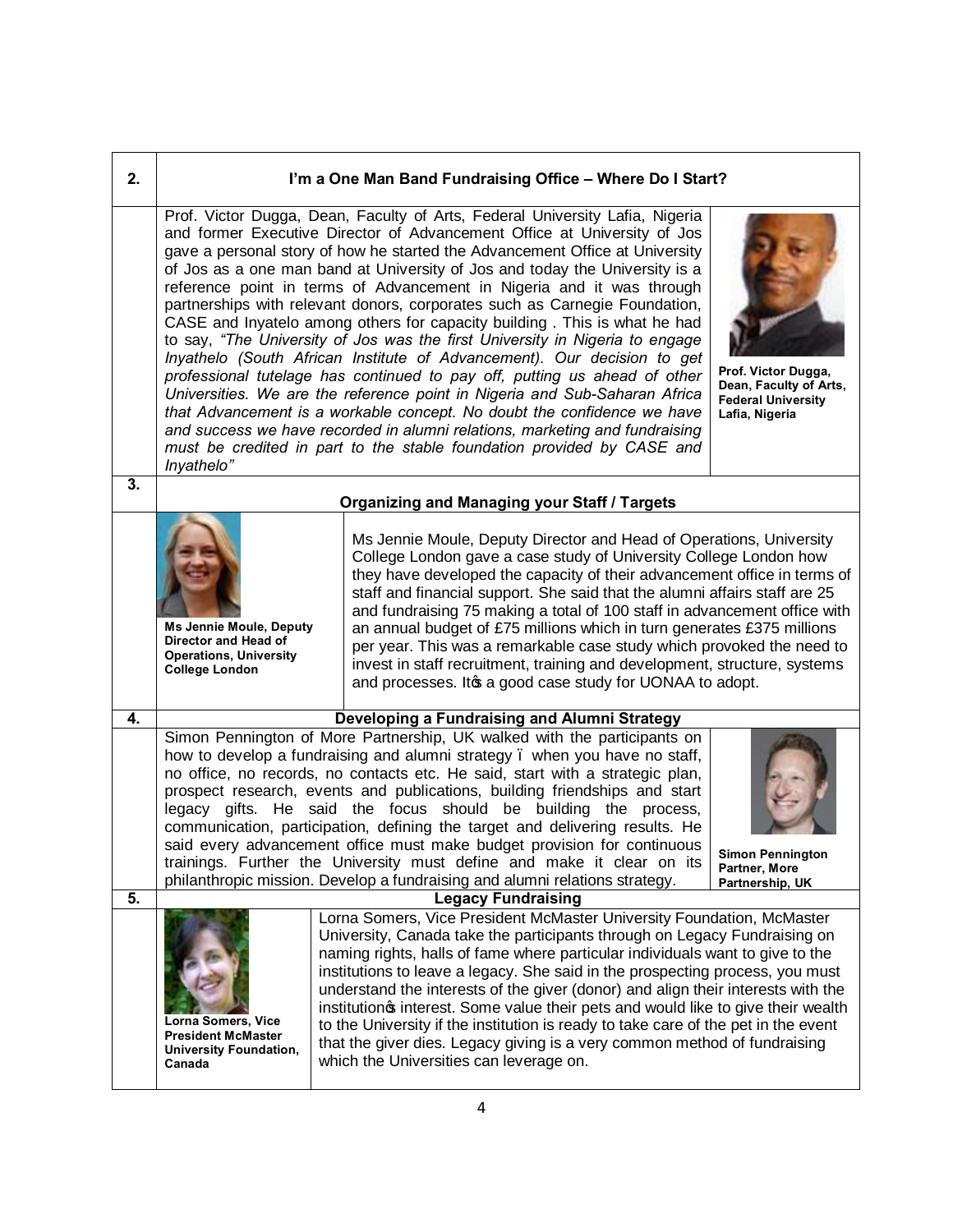| 6. |                                                                                                                                                                                                                   | <b>Roundtable Topics</b>                                                                                                                                                                                                                                                                                                                                                                                                                                                                                                                                                                                                                                                                                                    |                                                                                                                                                                    |
|----|-------------------------------------------------------------------------------------------------------------------------------------------------------------------------------------------------------------------|-----------------------------------------------------------------------------------------------------------------------------------------------------------------------------------------------------------------------------------------------------------------------------------------------------------------------------------------------------------------------------------------------------------------------------------------------------------------------------------------------------------------------------------------------------------------------------------------------------------------------------------------------------------------------------------------------------------------------------|--------------------------------------------------------------------------------------------------------------------------------------------------------------------|
|    | Prospects<br>a)<br>Database<br>b)<br>Securing major gifts<br>C)<br><b>International Alumni</b><br>d)<br>e) Corporate Partnerships<br><b>Proposal Writing</b><br>f)<br>partnerships and proposal writing.<br>help. | Different Universities from South Africa, Nigeria, Kenya, Uganda shared their<br>experiences on the above topical issues on how they develop prospects,<br>database, secure major gifts, deal with international alumni, corporate<br>There was a shared frustration among many advancement officers on how<br>they send proposals and never get any feedback. Andrea Johnson, Program<br>Officer, Higher Education and Libraries in Africa, International Program,<br>Carnegie Corporation of New York clarified the issue and said, fundraising is<br>a long-term relationship building and proposal writing is the final end of the<br>relationship with clarity of areas that donor or partner want the institutions to | Andrea Johnson,<br>Program Officer,<br><b>Higher Education and</b><br>Libraries in Africa,<br>International Program,<br><b>Carnegie Corporation</b><br>of New York |
| 7. |                                                                                                                                                                                                                   | <b>Systems and Processes for an Effective Operation</b>                                                                                                                                                                                                                                                                                                                                                                                                                                                                                                                                                                                                                                                                     |                                                                                                                                                                    |
|    | Mr.<br>Linus<br>Ikyurav, Marketing and<br>Recruitment, American<br><b>University of Nigeria</b>                                                                                                                   | Mr. Linus Ikyurav, Assistant Vice President of<br>Marketing and Recruitment, American University of<br>Nigeria and Ms Jennie Moule, Deputy Director and<br>Head of Operations, University College London<br>shared with participants how effective systems and<br>processes leads to an effective alumni and<br>fundraising operation. You must put a proper<br>effective communication<br>database,<br>channels,<br>policies, systems and procedures of accepting and<br>acknowledgement of receipt of gifts. In fact,<br>systems and processes are panacea to effective<br>fundraising operations                                                                                                                         | <b>Ms Jennie Moule,</b><br><b>University College</b><br>London                                                                                                     |
| 8. |                                                                                                                                                                                                                   | Growing a Successful Alumni Giving programme                                                                                                                                                                                                                                                                                                                                                                                                                                                                                                                                                                                                                                                                                |                                                                                                                                                                    |
|    | Ms<br>Bev Witten, Director of<br><b>Alumni Relations.</b><br>Stellenbosch<br><b>University</b>                                                                                                                    | Ms Bev Witten, Director of Alumni Relations, Stellenbosch University shared<br>how Stellenbosch University has developed a successful Alumni Annual<br>Fund (regular small gifts from alumni). Because alumni assumes that others<br>are giving. To get the commitment of the alumni to give, do a research on<br>how many alumni DONq GIVEqand you will be amazed of the response.<br>Also do campaigns such as %% you can about higher education in Kenya,<br>support the University Endowment Fund+. There is also need for proper<br>stewardship and annual donor recognition. Engage students early through<br>alumni activities and networking opportunities and mentorship programmes<br>for final year students.    |                                                                                                                                                                    |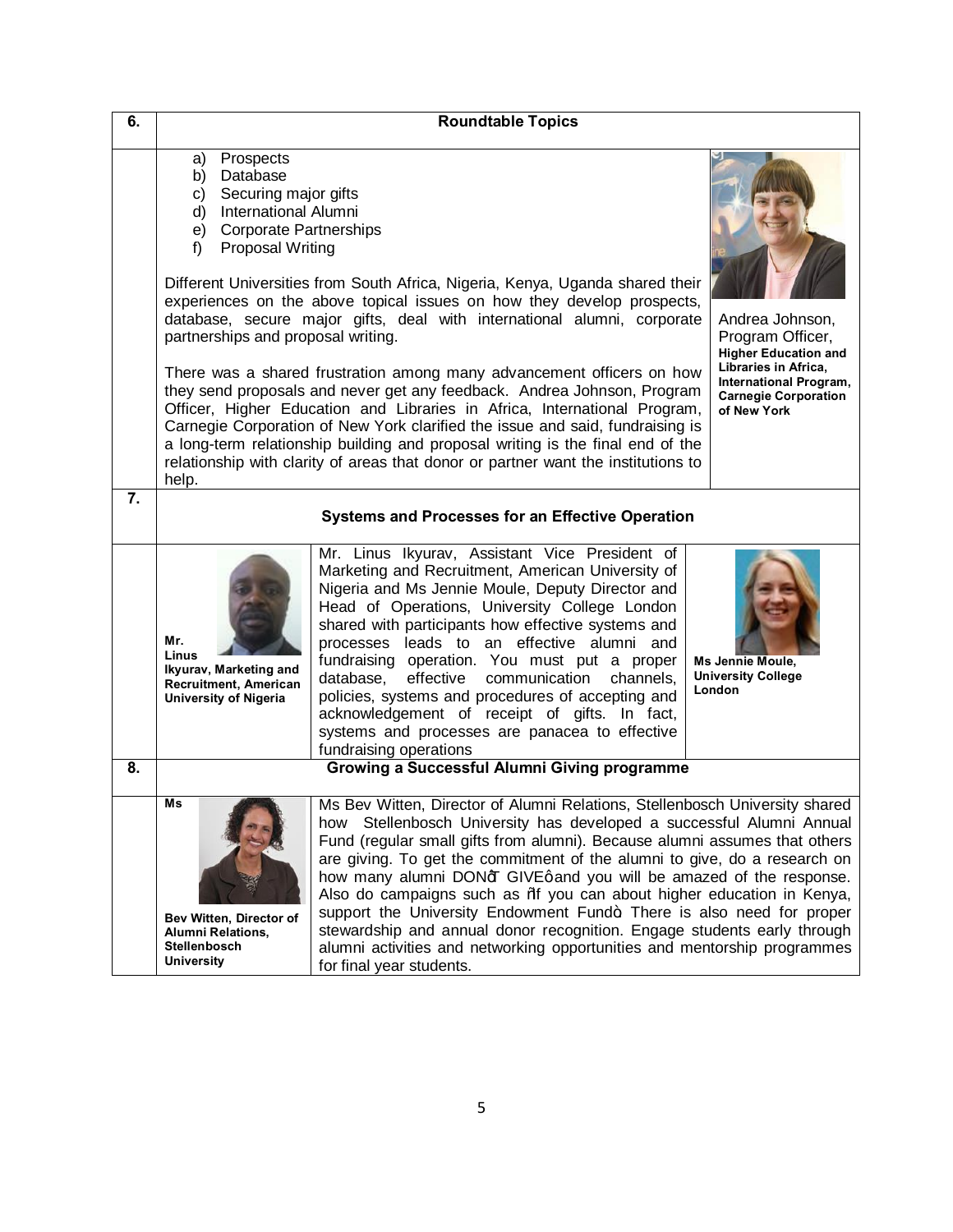| 9.  | The Art, The Heart & The Science of Making the Ask                                                                                                                                                                                                                                                                                                                                                                                                                                                                                                                                                                                                                                                                                                                    |                                                                                                                                                                                                                                                                                                                                                                                                                                                                                                                                                                                                                                                                                                                                                                                                                                                                                   |  |
|-----|-----------------------------------------------------------------------------------------------------------------------------------------------------------------------------------------------------------------------------------------------------------------------------------------------------------------------------------------------------------------------------------------------------------------------------------------------------------------------------------------------------------------------------------------------------------------------------------------------------------------------------------------------------------------------------------------------------------------------------------------------------------------------|-----------------------------------------------------------------------------------------------------------------------------------------------------------------------------------------------------------------------------------------------------------------------------------------------------------------------------------------------------------------------------------------------------------------------------------------------------------------------------------------------------------------------------------------------------------------------------------------------------------------------------------------------------------------------------------------------------------------------------------------------------------------------------------------------------------------------------------------------------------------------------------|--|
|     | Lorna<br><b>Somers</b>                                                                                                                                                                                                                                                                                                                                                                                                                                                                                                                                                                                                                                                                                                                                                | Lorna Somers, Vice President McMaster University<br>Foundation, McMaster University, Canada and Simon<br>Pennington, Partner, More Partnership, UK shared with<br>partners on the art of asking. Just ask them. Meet with<br>them personally. Dond fear to be turned down.<br>People/donors dong give because they lack confidence<br>of the institution a ability to deliver on promises and<br><b>Simon Pennington</b><br>dong know enough about the institution. Believe in the<br>cause you are fundraising for?                                                                                                                                                                                                                                                                                                                                                              |  |
| 10. |                                                                                                                                                                                                                                                                                                                                                                                                                                                                                                                                                                                                                                                                                                                                                                       | <b>Dinner Banquet with Keynote Speaker</b>                                                                                                                                                                                                                                                                                                                                                                                                                                                                                                                                                                                                                                                                                                                                                                                                                                        |  |
|     | Dr Stuart<br>The participants had a dinner banquet with Dr Stuart Saunders, Former<br>Saunders,<br>Vice Chancellor, University of Cape Town. Stuart Saunders was one of<br>Former<br>the University of Cape Town's longest serving vice-chancellors, and is<br>Vice<br>perhaps best known for the role he played in helping UCT and its students<br>Chancellor,<br><b>University</b><br>to navigate a turbulent era in South African history. Dr. Stuart encouraged<br>of Cape<br>the participants to commit more to their institutions for current and future<br>Town<br>posterity. He cited the foundation he laid at UCT will be beneficial for<br>current and future generations and asked everybody to do the same for<br>the institutions they are working for. |                                                                                                                                                                                                                                                                                                                                                                                                                                                                                                                                                                                                                                                                                                                                                                                                                                                                                   |  |
| 11. | <b>Case Studies: Capacity Building in Advancement for Africa</b>                                                                                                                                                                                                                                                                                                                                                                                                                                                                                                                                                                                                                                                                                                      |                                                                                                                                                                                                                                                                                                                                                                                                                                                                                                                                                                                                                                                                                                                                                                                                                                                                                   |  |
|     | Ms<br><b>Shelagh Gastrow,</b><br><b>Executive Director,</b><br>Inyathelo                                                                                                                                                                                                                                                                                                                                                                                                                                                                                                                                                                                                                                                                                              | The Kresge Special Initiative for South Africa: a key partnership<br>between Inyathelo and the Kresge Foundation<br>Ms Shelagh Gastrow, Executive Director, Inyathelo. The South African<br>Institute For Advancement shared a decade career of advancement<br>training in South Africa through Inyathelo. The South African Institute For<br>Advancement, a home grown solution for African Advancement problem.<br>She highlighted the things that attract funding such as leadership,<br>governance, clarity of purpose, effective plans, voicing your opinions,<br>visibility of the institution, external relations, measurements, involvement<br>and fundraising capacity. She said Inyathelo in the process of launching<br>the Post Graduate Diploma in Advancement in partnership with Rhodes<br>University.<br>The African Higher Education Advancement and Development |  |
|     | Ms<br>Nazli Abrahams,<br><b>Programme Manager:</b><br><b>Advancement Training</b><br>and Support, Inyathelo                                                                                                                                                                                                                                                                                                                                                                                                                                                                                                                                                                                                                                                           | (AHEAD) Planning Project<br>Ms Nazli Abrahams, Programme Manager: Advancement Training and<br>Support, Inyathelo. The South African Institute For Advancement shared<br>the research findings carried by Inyathelo on effects of strategic<br>advancement on institutional resources development among the African<br>countries. Those participated in Kenya include Strathmore and Kenyatta<br>University. She said the Critical Success Factors (CSF) of effective<br>advancement is supportive leadership, advancement operations, alumni<br>relations and external relations. She said multiple models of advancement<br>are emerging in Africa                                                                                                                                                                                                                               |  |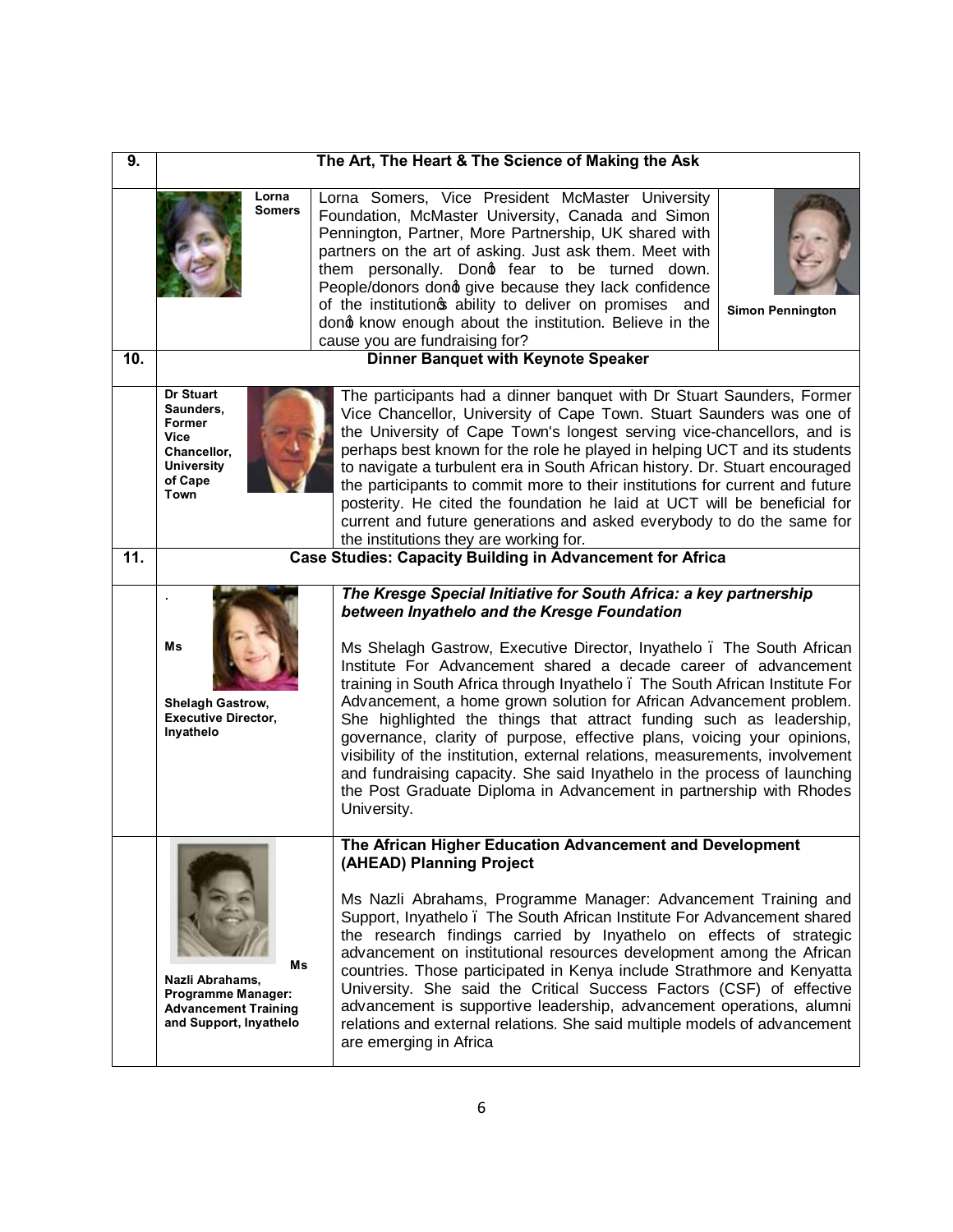| 12.               | <b>Storytelling for Effective Fundraising</b>                                                                                                                                                                                                                                                                                                                                                                                                                                                                                                                                                                       |                                                                                                                                                                                                                                                                                                                                                                                                                        |                                                                                                                                                                                                                                                                                                                                                                                                                                                |                                             |
|-------------------|---------------------------------------------------------------------------------------------------------------------------------------------------------------------------------------------------------------------------------------------------------------------------------------------------------------------------------------------------------------------------------------------------------------------------------------------------------------------------------------------------------------------------------------------------------------------------------------------------------------------|------------------------------------------------------------------------------------------------------------------------------------------------------------------------------------------------------------------------------------------------------------------------------------------------------------------------------------------------------------------------------------------------------------------------|------------------------------------------------------------------------------------------------------------------------------------------------------------------------------------------------------------------------------------------------------------------------------------------------------------------------------------------------------------------------------------------------------------------------------------------------|---------------------------------------------|
|                   | Simon Pennington of More Partnership, UK shared with participants on<br>how effective story telling enhances the giving by the donors, alumni and<br>other stakeholders. The demonstration of the impact of the giving through<br>story telling by the beneficiaries is the most powerful weapon of attracting<br>and retaining donors. Interview the beneficiaries and share their<br>testimonies with the givers through newsletters, video documentaries or<br><b>Simon Pennington</b><br>even the radio.                                                                                                        |                                                                                                                                                                                                                                                                                                                                                                                                                        |                                                                                                                                                                                                                                                                                                                                                                                                                                                |                                             |
| 3.                |                                                                                                                                                                                                                                                                                                                                                                                                                                                                                                                                                                                                                     | Panel Debate: Fundraising for Research and Post-Graduate Support:                                                                                                                                                                                                                                                                                                                                                      |                                                                                                                                                                                                                                                                                                                                                                                                                                                |                                             |
|                   | This was a Panel Debate on how different Universities fundraise for research and post-graduate<br>support . Ms Andrea Johnson, Program Officer, Higher Education and Libraries in Africa,<br>International Program, Carnegie Corporation of New York, Dr Therina Theron Senior Director,<br>Research and Innovation, Stellenbosch University and Prof Victor Dugga, Dean, Faculty of Arts,<br>Federal University Lafia shared their testimonies on how they fundraise for the for research and<br>post-graduate support. The session was Chaired by Amir Pasic, Vice President of International<br>Operations, CASE |                                                                                                                                                                                                                                                                                                                                                                                                                        |                                                                                                                                                                                                                                                                                                                                                                                                                                                |                                             |
|                   | Ms<br>Andrea Johnson, Program                                                                                                                                                                                                                                                                                                                                                                                                                                                                                                                                                                                       | Dr<br><b>Therina</b><br><b>Theron</b><br>Senior<br>Director, Research and                                                                                                                                                                                                                                                                                                                                              | Prof Victor Dugga, Dean,                                                                                                                                                                                                                                                                                                                                                                                                                       | Amir Pasic, Vice President                  |
|                   | Officer, Carnegie<br><b>Corporation of New York,</b>                                                                                                                                                                                                                                                                                                                                                                                                                                                                                                                                                                | Innovation, Stellenbosch<br><b>University</b>                                                                                                                                                                                                                                                                                                                                                                          | <b>Faculty of Arts, Federal</b><br><b>University Lafia</b>                                                                                                                                                                                                                                                                                                                                                                                     | of International<br><b>Operations, CASE</b> |
| $\overline{14}$ . |                                                                                                                                                                                                                                                                                                                                                                                                                                                                                                                                                                                                                     | <b>Ethics in Advancement</b>                                                                                                                                                                                                                                                                                                                                                                                           |                                                                                                                                                                                                                                                                                                                                                                                                                                                |                                             |
|                   | Mr. Linus<br>Ikyurav,<br>American<br><b>University</b><br>of Nigeria                                                                                                                                                                                                                                                                                                                                                                                                                                                                                                                                                | Mr. Linus Ikyurav, Assistant Vice President of<br>Marketing and Recruitment, American University<br>Lorna<br><b>Somers</b><br>of Nigeria and Lorna Somers, Vice President<br>McMaster University Foundation, McMaster<br>University, Canada shared about ethics in<br>advancement using case studies. What you can<br>receive as donation and what you cand and the<br>need to develop ethics policies in fundraising. |                                                                                                                                                                                                                                                                                                                                                                                                                                                |                                             |
| 15.               |                                                                                                                                                                                                                                                                                                                                                                                                                                                                                                                                                                                                                     | <b>Establishing a Successful Alumni Communications Programme</b>                                                                                                                                                                                                                                                                                                                                                       |                                                                                                                                                                                                                                                                                                                                                                                                                                                |                                             |
|                   | Jeanie Moule                                                                                                                                                                                                                                                                                                                                                                                                                                                                                                                                                                                                        | opportunities,<br>develop                                                                                                                                                                                                                                                                                                                                                                                              | Ms Jennie Moule, Deputy Director and Head of Operations, University<br>College London gave an exciting story of how to develop a successful<br>alumni communications programme using a strategic approach. Month<br>one, develop a simple database, webpage, building profile across the<br>university. First six months, organize an event or engagement<br>eNewsletter<br>and<br>communicating and communicating via email, social media etc | circulate<br>widely<br>and                  |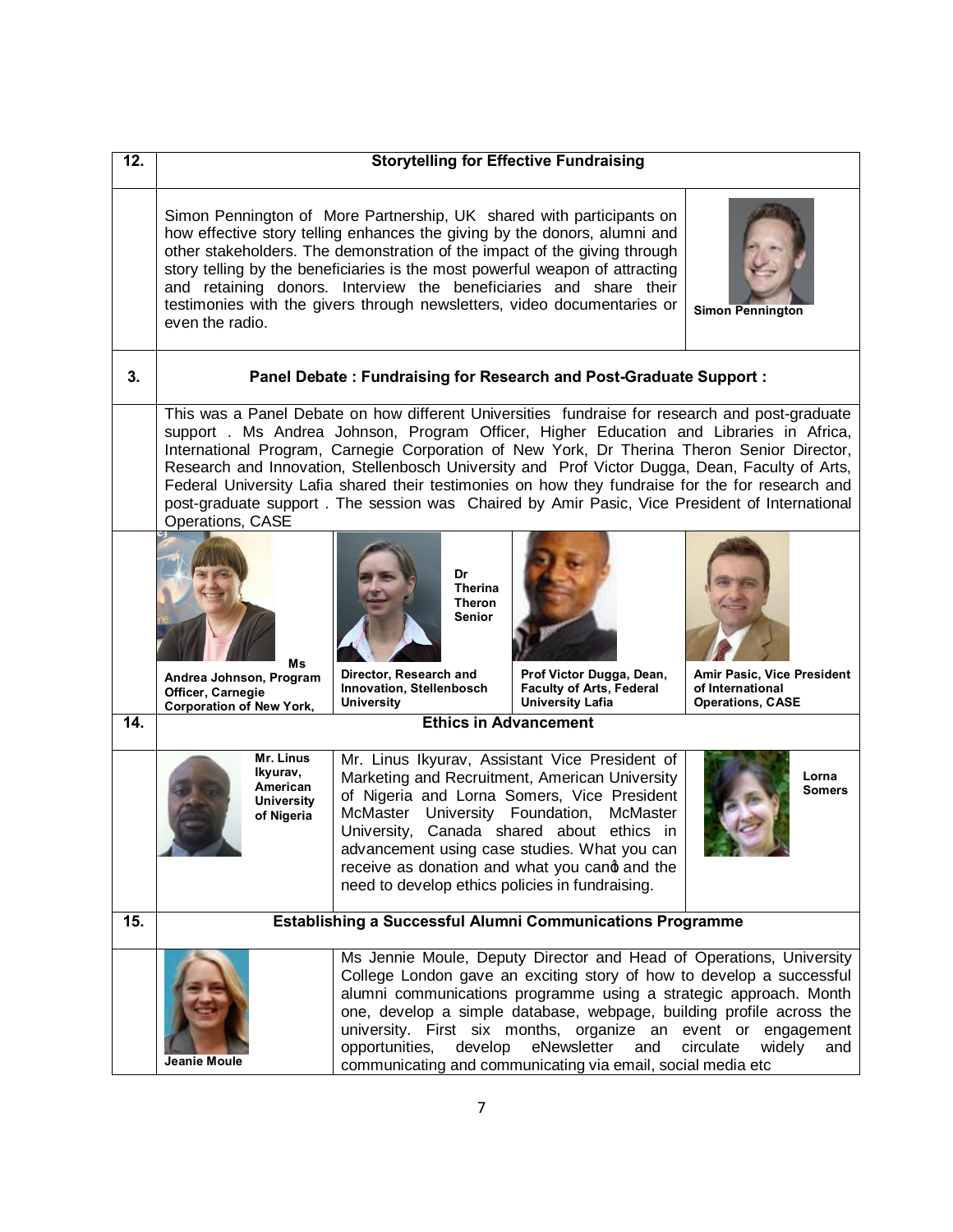| 16.               | <b>Working with Volunteer Boards</b>                                                                                                                                                                                                                                                                                                                                                                                                                                                                                                                                                                                                                                                              |                                                                                                                                                                                                                                                                                                                                                                                                                                                                                                                                                                                                                                                                                                                          |  |  |
|-------------------|---------------------------------------------------------------------------------------------------------------------------------------------------------------------------------------------------------------------------------------------------------------------------------------------------------------------------------------------------------------------------------------------------------------------------------------------------------------------------------------------------------------------------------------------------------------------------------------------------------------------------------------------------------------------------------------------------|--------------------------------------------------------------------------------------------------------------------------------------------------------------------------------------------------------------------------------------------------------------------------------------------------------------------------------------------------------------------------------------------------------------------------------------------------------------------------------------------------------------------------------------------------------------------------------------------------------------------------------------------------------------------------------------------------------------------------|--|--|
|                   | motivated.                                                                                                                                                                                                                                                                                                                                                                                                                                                                                                                                                                                                                                                                                        | Lorna Somers, Vice President McMaster University Foundation, McMaster<br>University, Canada a long time service fundraiser shared her experience<br>on working with volunteer board. People volunteer to work in the board<br>because they believe in the cause. There is need therefore to get people<br>who can identify with your cause to be in your board. Once they get the<br>vision, they run with it. However, the volunteer persons in the board need<br>to be motivated through small allowances e.g fuel refunds, telephone<br><b>Lorna Somers</b><br>allowances and corporate board trainings. The board are is the greatest<br>seller of the vision to the outside world and hence need to be continuously |  |  |
| 17.               |                                                                                                                                                                                                                                                                                                                                                                                                                                                                                                                                                                                                                                                                                                   | The key to Success: Fundraisers and Academics Working Together                                                                                                                                                                                                                                                                                                                                                                                                                                                                                                                                                                                                                                                           |  |  |
|                   | Prof Victor Dugga, Dean, Faculty of Arts, Federal University Lafia shared<br>using the Case Study of University of Jos how fundraisers and academics<br>can work together. He emphasized the need to forge internal relations<br>with alumni officers (champions), deans, VC, DVCs and principals as well<br>as the external relationship buildings with foundations, companies,<br>government, public sector agencies (parastatals), alumni and friends of<br>the University. The Faculty opens the doors and fundraisers seals the<br><b>Victor</b><br>deal. The faculty knows their needs, the fundraisers know to communicate<br>and package those needs and hence the need to work together. |                                                                                                                                                                                                                                                                                                                                                                                                                                                                                                                                                                                                                                                                                                                          |  |  |
| $\overline{18}$ . |                                                                                                                                                                                                                                                                                                                                                                                                                                                                                                                                                                                                                                                                                                   | Master Class - Donor Stewardship: The Art of Showing Gratitude                                                                                                                                                                                                                                                                                                                                                                                                                                                                                                                                                                                                                                                           |  |  |
|                   | Lorna                                                                                                                                                                                                                                                                                                                                                                                                                                                                                                                                                                                                                                                                                             | Lorna Somers, Vice President McMaster University Foundation,<br>McMaster University, Canada and Linus Ikyurav, Assistant Vice<br>President of Marketing and Recruitment, American University of<br>Nigeria shared the strategies and methods of saying thank you to the<br>donors for effective stewardship. One can use a thank you card,<br>mention during the graduation ceremonies, involvement in university<br>programmes and naming a building after his/her name among others.<br>Linus                                                                                                                                                                                                                          |  |  |
| 19.               |                                                                                                                                                                                                                                                                                                                                                                                                                                                                                                                                                                                                                                                                                                   | Master Class - Running a Campaign                                                                                                                                                                                                                                                                                                                                                                                                                                                                                                                                                                                                                                                                                        |  |  |
|                   | Simon                                                                                                                                                                                                                                                                                                                                                                                                                                                                                                                                                                                                                                                                                             | Simon Pennington, Partner, More Partnership, UK and Jennie Moule,<br>Deputy Director and Head of Operations, University College London<br>run a successful session on how to run a fundraising campaign. They<br>said you must have a target amount, strategies on how to raise it,<br>communicate widely, monitor and report regularly on the progress of<br>the campaign. Keep acknowledging those who are making the<br>contribution and eventually announce when you achieve or exceed<br>Jennie<br>the target.                                                                                                                                                                                                      |  |  |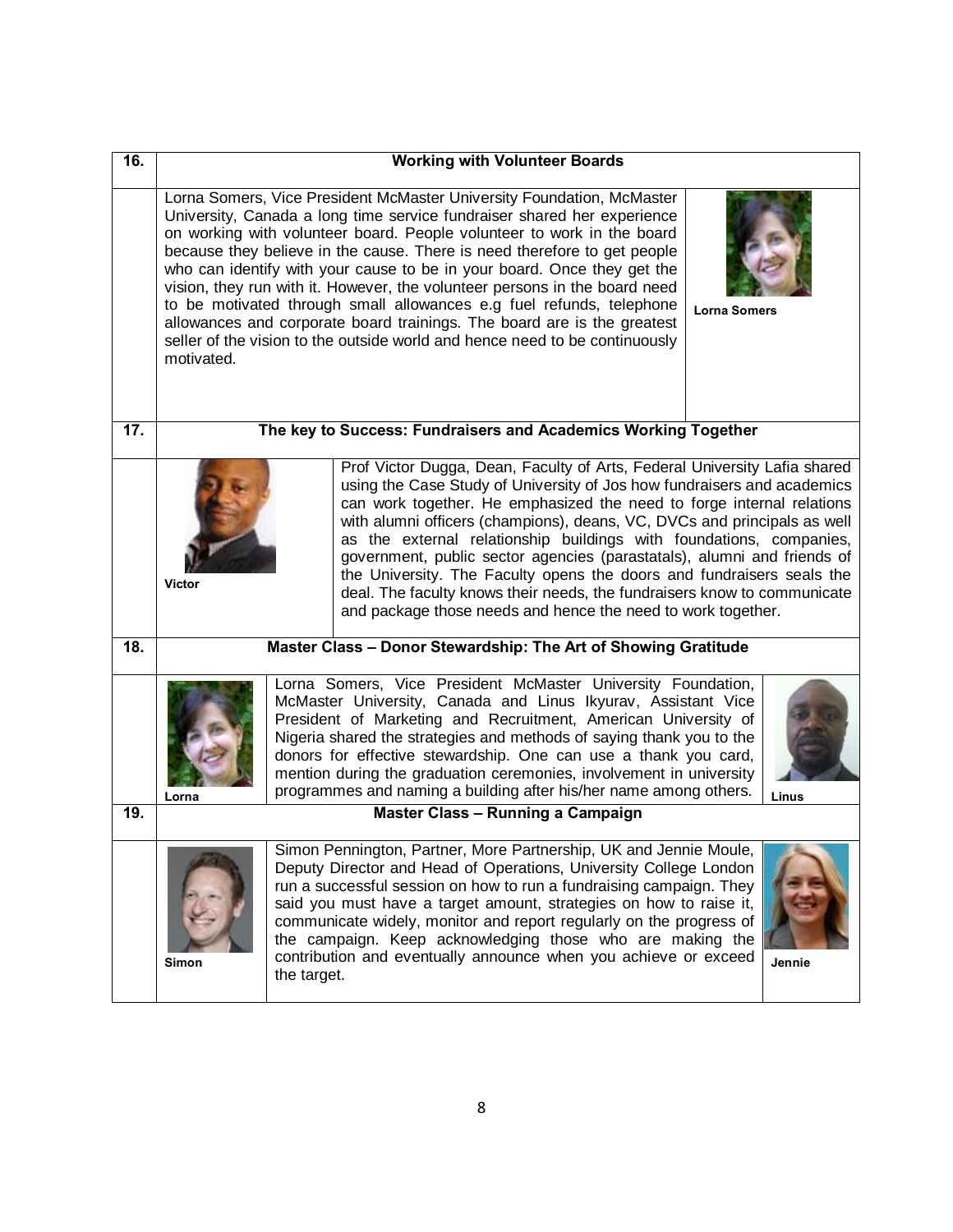#### **Conference closing address and Departure**

The conference was officially closed by Kate Hunters, Executive Director, CASE Europe and participants issued with Certificate of Participation from CASE and a group photo taken.



#### **3.0 CASE ONLINE ADVANCEMENT TRAINING PROGRAMME**

This a one-year online training programme administered through webinars and video-teleconferencing designed for university leaders, deans and heads of academic departments, advancement leaders and advancement practitioners, particularly those working in the fields of fundraising and alumni relations. The Executive Director, UONAA has been attending the online training since October 2, 2012 when the classes started. The training is continuing until November 2013.

#### **Funded by the Carnegie Corporation of New York Course Curriculum for 2012/2013**

| 1.  | Introduction to Advancement                                                                                                | October 2, 2012   |
|-----|----------------------------------------------------------------------------------------------------------------------------|-------------------|
| 2.  | Advancement as an integral part of university life                                                                         | October 17, 2012  |
| 3.  | Starting up an Advancement Office and running a small shop<br>advancement office (inc. feasibility studies)                | October 30, 2012  |
| 4.  | The database - finding the data (tracing lost alumni)                                                                      | November 29, 2012 |
| 5.  | Ethics in Advancement                                                                                                      | January 30, 2013  |
| 6.  | Recruiting and retaining Advancement staff                                                                                 | February 12, 2013 |
| 7.  | Expressing the vision, creating enthusiasm for the academic work of the<br>institution and developing the case for support | February 26, 2013 |
| 8.  | Investing in Advancement & Budgeting for advancement                                                                       | March 13, 2013    |
| 9.  | Prospect Research / Prospect Tracking                                                                                      | April 16, 2013    |
| 10. | Strategic planning for Advancement                                                                                         | April 30, 2013    |
| 11. | Preparing an alumni relations plan (=AR 101 + being strategic)                                                             | May 9, 2013       |
| 12. | Event Management / running successful Alumni Relations events / Event<br>based Fundraising                                 | May 21, 2013      |